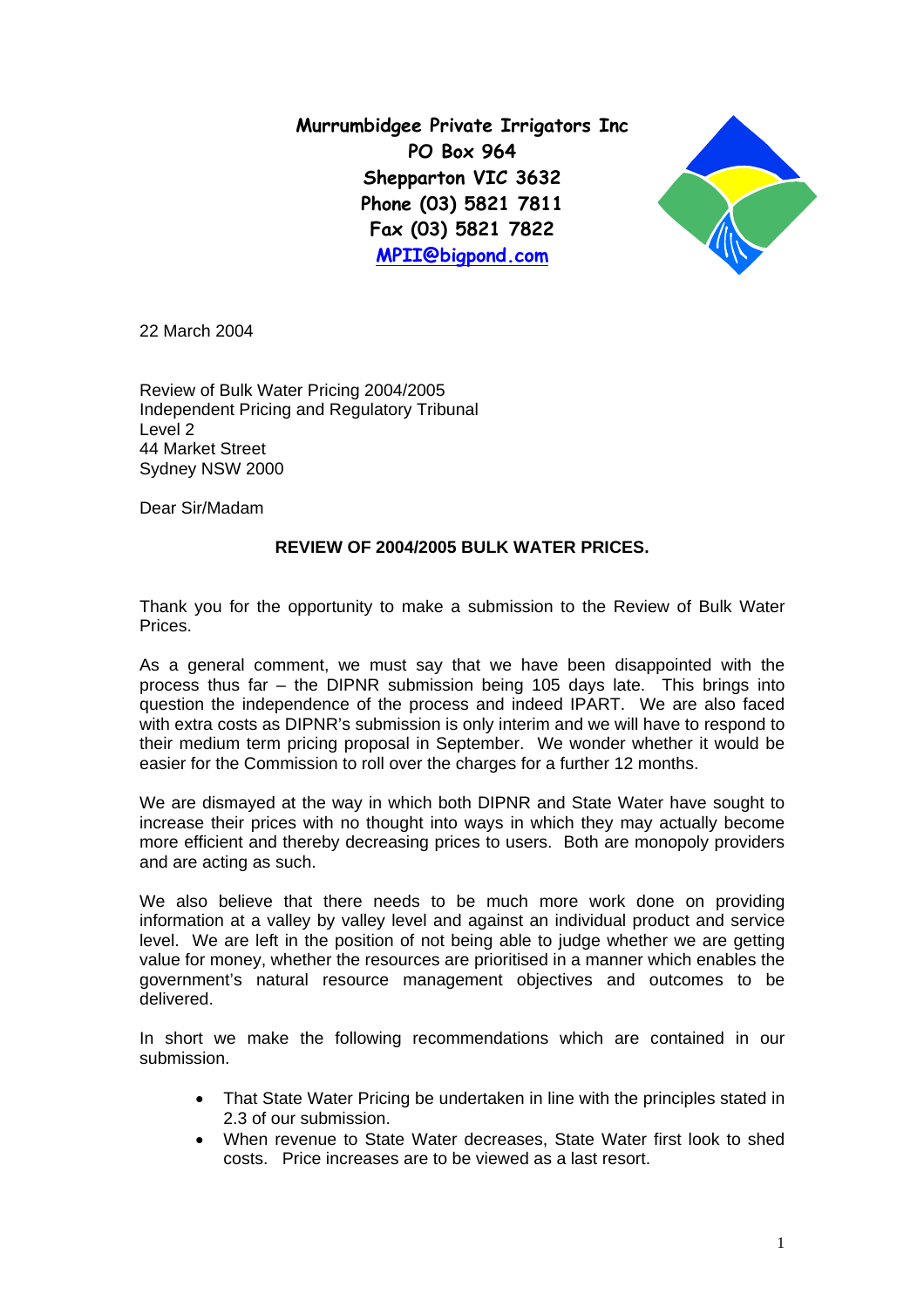- That the government pay the costs of delivery of environmental water and that those costs be calculated on a proportion of the total water resource delivered.
- That the State Government provide funding to State Water to upgrade all pre 1997 assets to meet necessary asset maintenance standards.
- That State Water's asset base and resulting TAMP be reviewed to ensure that State Water has the necessary asset base to deliver its services.
- That State Water pursues alternatives for the provision of engineering and asset management services.
- That irrigators do not pay for works that are not triggered by a compliance requirement. These costs including operating, maintenance as well as remaining lifecycle costs be borne by the party requesting the work.
- That State Water only pays for the number of hydrometric and hydrographical services it needs to undertake its business.
- That IPART ensure that the cost of Hydrometric / hydrographical services is not being charged for twice through State Water and through DIPNR.
- That the price for high security water be set at the general security price multiplied by the high security access premium in the water sharing plan multiplied by the number of years State Water is required to store water for HS users. (For the Murrumbidgee Valley this is 1.1)
- That the ratios between fixed and variable charges be based on the weighting according to the average availability of water.
- That the price of bulk water to private irrigators be decreased in line with the dropping of bulk water discounts to irrigation companies.
- That State Water review its business with a view to reducing costs and becoming more efficient.
- That Regulatory and WRM charges be fully met by the state as this is the role of government.
- In the case that IPART rule that WRM charges should be paid by impactors IPART requires DIPNR to assess the full range of users and how they might charge them for WRM costs.
- That IPART not grant DIPNR any increases in WRM charges.
- That IPART undertake and audit of DIPNR'S databases and information management to ensure that they are capable of providing information required to manage the State's natural resources.
- As part of the audit, IPART to determine whether or not irrigators are receiving value for money.
- That as a matter of urgency, DIPNR be required to place a budget for each product and service it undertakes for WRM and that it does the same on a valley by valley basis.
- That IPART require DIPNR to provide actual 2003/04 costs.

Again we would like to thank the commission for the opportunity to make a submission into this process. We would be pleased to discuss the issues we have raised at a public hearing.

Murray Shaw **Murray Shaw** Lee Furness **Chairman** Executive Officer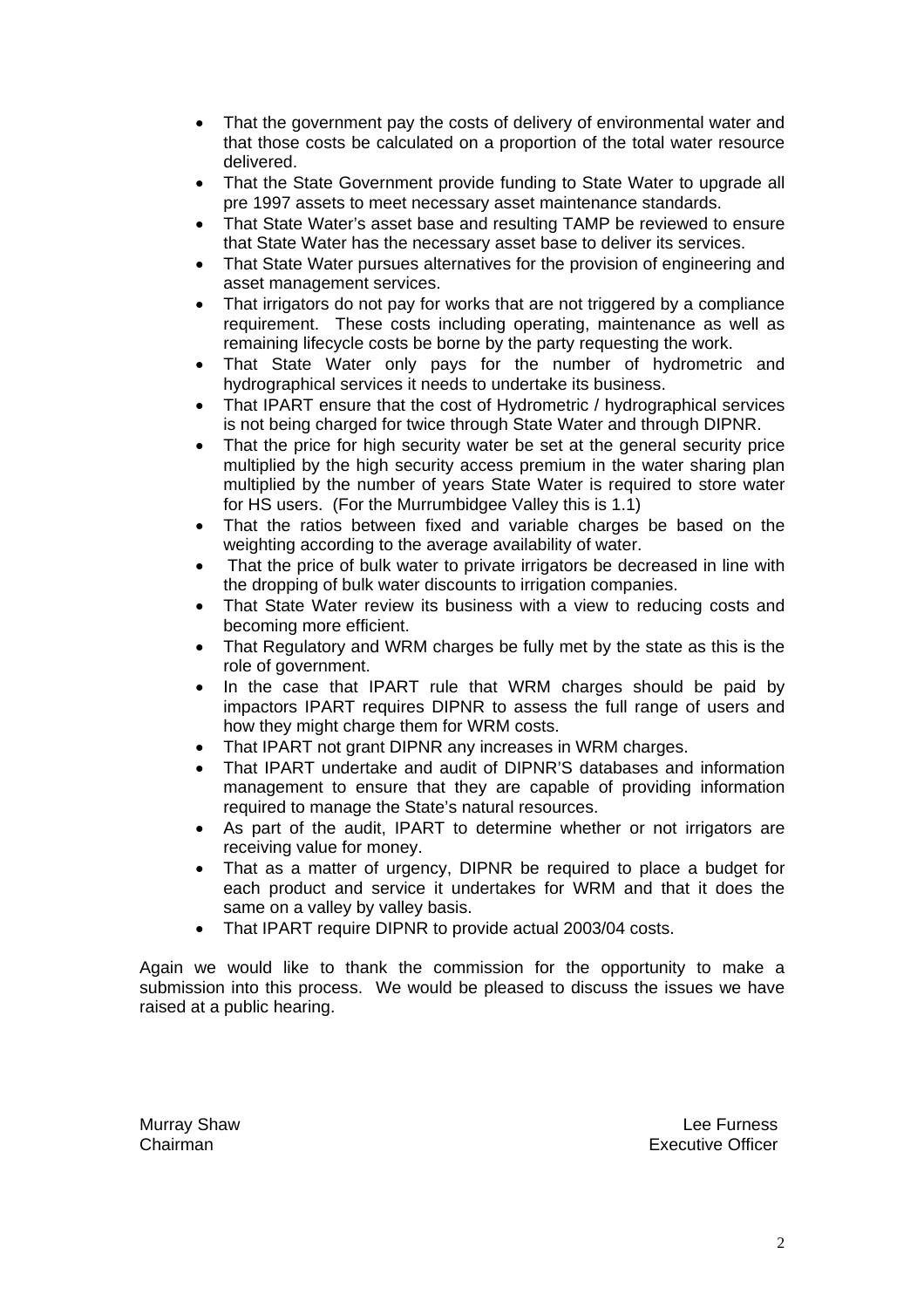**MURRUMBIDGEE PRIVATE IRRIGATORS INC. PO Box 964 Shepparton 3632 (03) 58217811 mpii@bigpond.com** 



# **SUBMISSION TO THE REVIEW OF BULK WATER PRICING BY THE MURRUMBIDGEE PRIVATE IRRIGATORS INC.**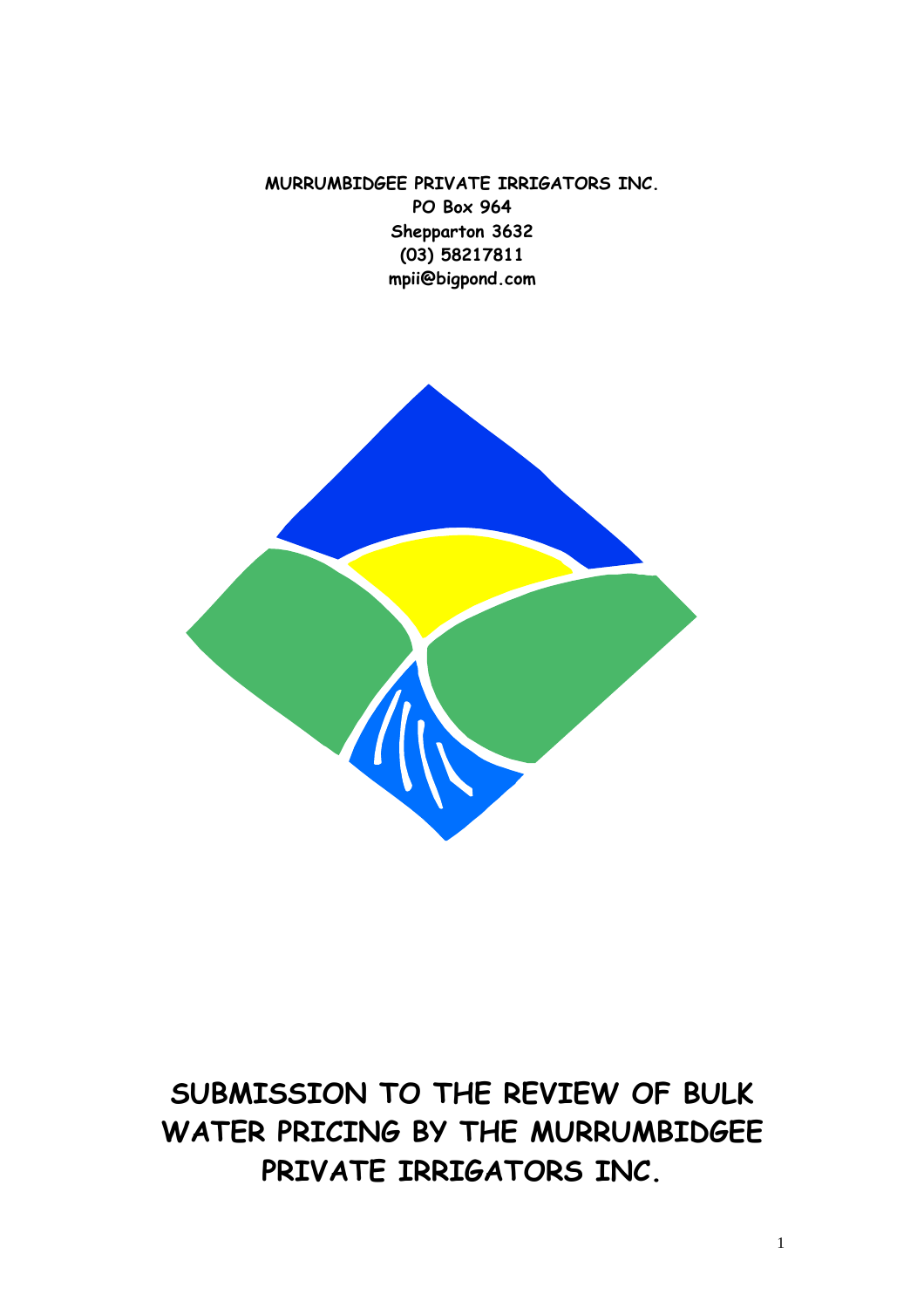The Murrumbidgee Private Irrigators represents the irrigators on the Murrumbidgee and its tributaries who pump directly from the river. These are the irrigators who are not in the Murrumbidgee Irrigation Area or the Coleambally Irrigation area. They represent some 680 irrigators with 30% of the entitlement of the Murrumbidgee Valley. They range from small holdings of up to 100 Ml entitlements up to large stations with over 30,000 Ml of entitlement.

We would be pleased to attend a hearing to discuss our submission and any issues relating to our submission.

We wish to make some overall general comments about the process and will then make comments about issues arising from first the State Water Submission and then the DIPNR submission.

## **1 NEW SOUTH WALES IRRIGATORS COUNCIL**

We are member of the New South Wales Irrigators Council and are in broad agreement with their submission to this process.

# **2 GENERAL COMMENTS**

## **2.1 LATENESS OF DIPNR SUBMISSION**

We are dismayed at the lateness of the DIPNR submission. State Water was able to get their submission on time yet DIPNR was some 105 days late. Why was this situation allowed to arise? IPART should have either demanded DIPNR adhere to the timetable or made an interim decision to keep their funding at the present level. This then makes us question the independence of IPART. We have a situation of the tail wagging the dog – State Water was able to get its submission in on time why couldn't DIPNR. To our mind it is simply not good enough.

## **2.2 MEDIUM TERM SUBMISSION ON WRM CHARGES**

We are very unhappy that DIPNR will be given a second bite of the cherry and be able to put in a medium term submission on WRM charges. This means that we will have a rolling IPART process covering nearly two years. While government departments have the luxury of more than adequate resourcing (in this case paid for by irrigators) we will have to undertake another round of consultation with members and take the time to reply to another submission by DIPNR. Again this was not the process which was outlined, the tail is wagging the dog and IPART seem to be powerless to do anything about it.

# **2.3 FUNDAMENTALS OF PRICING**

At a recent Irrigators Inc<sup>1</sup> meeting held in Numurkah, a draft policy on pricing was tabled. It states:

Water Pricing must be accountable and transparent.

<span id="page-3-0"></span> $\frac{1}{1}$  $<sup>1</sup>$  Irrigators Inc. is the peak body representing irrigators from the four states in the Murray Darling</sup> Basin.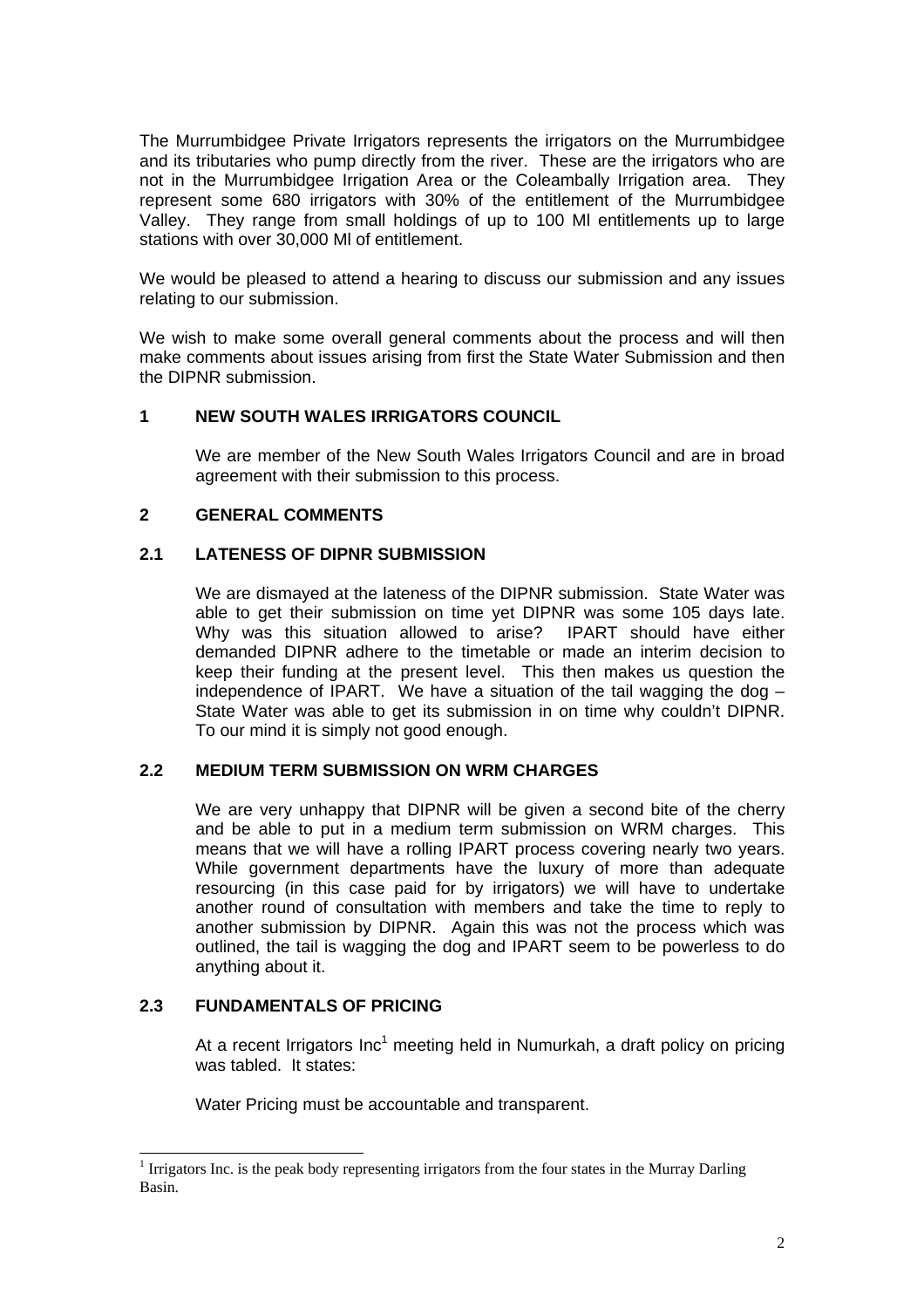- There must be an independent process, removed from government, to determine water pricing.
- This process must include significant public consultation.

Water pricing should be based on recovery of costs directly attributable to water users:

- Efficient storage and delivery of water users' shares of the resource (with efficiency established by recognised benchmarking.
- Infrastructure maintenance and refurbishment costs established by a transparent, rigorous and accountable asset management planning process and based on a realistic risk profile.

Governments must pay in full for the costs associated with:

- Planning for and managing water for the environment.
- All legitimate community service obligations involved in the storage, delivery and management of water for public benefit eg flood mitigation, recreational use of facilities, stock and domestic supplies.
- All research required in association with planning processes

Natural Resource management cost can be shared between water users and governments in accordance with nationally defined principles that recognise and clarify:

- The significant benefits to the community as a whole from water planning and management
- The positive contribution that irrigated production makes to the economies and social amenities of the regions in which it occurs.

Water pricing must not involve:

- The payment of a rate of return on public infrastructure built for public benefit.
- Depreciation charges on assets
- The use of pricing over and above the recovery of efficient costs as a mechanism for structural adjustment
- Charges for environmental impact
- Charges based on the principle of 'scarcity'
- A component aimed at modifying the behaviour of water users
- Dividends, taxes and interest on loans payable to state treasuries or other state financial institutions.

We believe both DIPNR's and State Water's submissions fall short of meeting these principles and we will detail this later in the submission.

# **3 STATE WATER SUBMISSION**

# **3.1 CORPORATISATION OF STATE WATER AND ITS EFFECT ON PRICES**

MPI is in favour of State Water being run in a more business like way but this has not been reflected in their submission. It is worthwhile reflecting at this point on the differences between a State Owned Corporation and a Private Sector Corporation.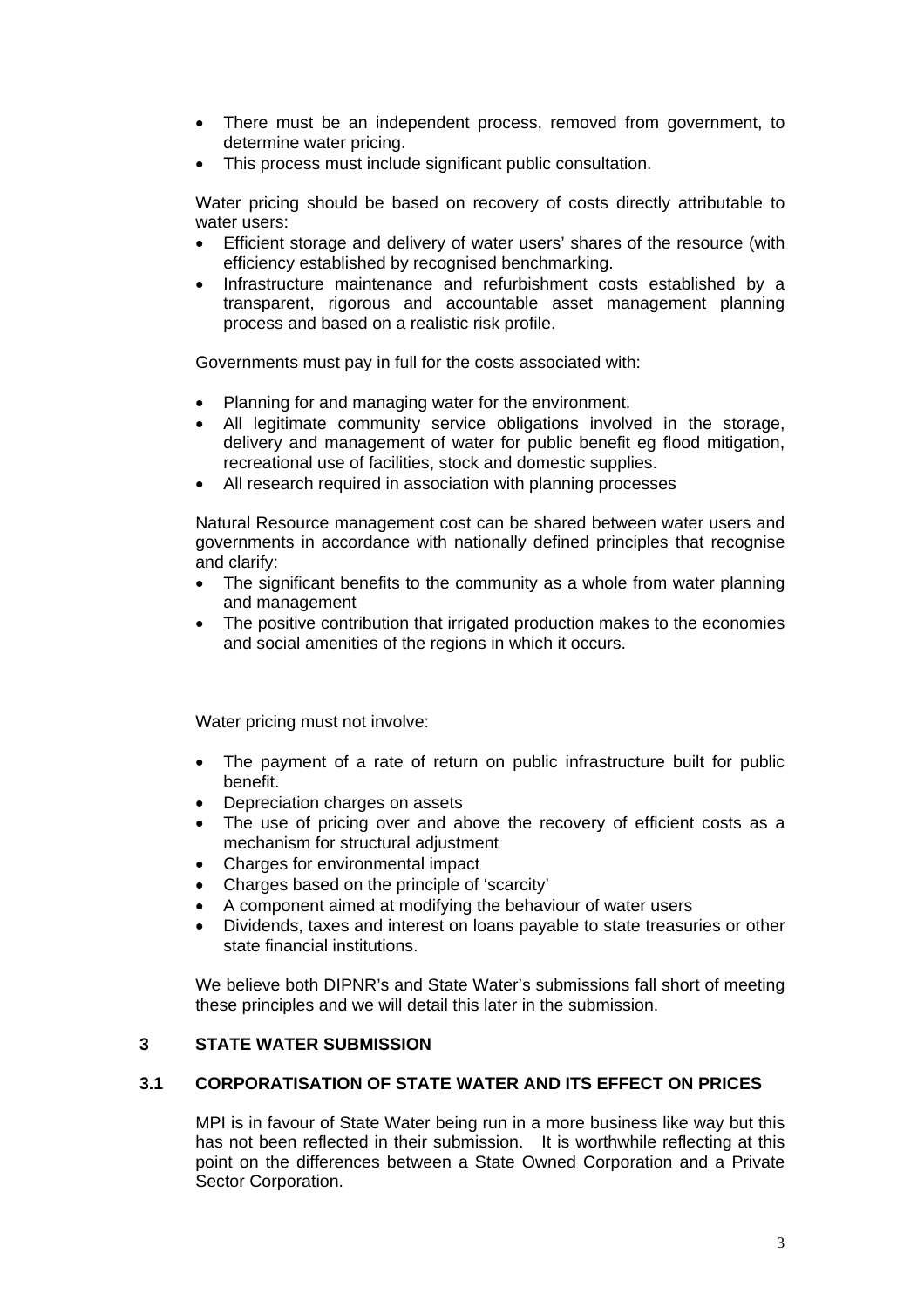| <b>Element</b>             | <b>Governments, SOCs</b>          | <b>Private Sector Corporations</b> |
|----------------------------|-----------------------------------|------------------------------------|
| Ownership                  | Limited shareholders, (one or     | Many shareholders, multiple        |
|                            | Ministers),<br>single<br>two      | ownership                          |
|                            | ownership (government)            |                                    |
| Assets                     | Public                            | Private                            |
| of<br>Accountability       | Diffuse:                          | Focussed and accountable as        |
| <b>Ministers/Directors</b> | legal<br>Government/corporate     | per corporations law.              |
|                            | requirements<br><b>VS</b>         |                                    |
|                            | wishes/influence of political     |                                    |
|                            | leaders                           |                                    |
| Motivation                 | Emotional: voter driven           | Objective: organization driven     |
| Competition                | None or very limited              | Market driven                      |
| <b>Profits</b>             | into<br>Often<br>appropriated     | Partially or fully retained to     |
|                            | consolidated revenue              | enable growth, or distributed to   |
|                            |                                   | shareholders<br>to<br>build        |
|                            |                                   | shareholder wealth.                |
| Sales philosophy           | Try to increase sales however     | Increase sales, charge less,       |
|                            | if sales reduce charge more       | driven by product development,     |
|                            |                                   | consumer demand<br>and             |
|                            |                                   | innovation.                        |
| Financing                  | <b>Funds</b><br>accumulated<br>in | Prudent levels of debt             |
|                            | advance for anticipated future    |                                    |
|                            | commitments                       |                                    |
| Debt                       | by Government,<br>Financed        | Competitively financed.            |
|                            | which<br>benefits<br>from<br>the  |                                    |
|                            | interest.                         |                                    |

SOCS are not private organizations but we welcome a business discipline approach to State Water's management which has been lacking for some time. We believe that the role of government is to support the overall well being of the people, not to make inordinate profits from the people. This would amount to nothing more than highway robbery. So then what should we be seeing as a result of State Water's corporatisation? Given that State Water are now going to be run on a more business like manner we would have expected costs and therefore prices to decrease not increase. State water is proposing an increase of 10% per annum per year for 10 years being a 140% increase in water prices over the period. What other industry could propose this? In reality - none. Only a monopoly supplier could suggest this.

Water is the most significant input into the productive sector, without it nothing can grow. Producers can not rely on price increases for the commodities they grow in the same order as State Water is expecting to get for its product. What producers can do is make sensible planning decisions, use technology and good management to cut their costs and become more efficient. This is just not apparent in the State Water submission. Nowhere do we read about their wish to reduce costs, to use better and more efficient technology to drive down costs and deliver water more efficiently and at less cost to producers. This then questions why you would then corporatise them in the first place if there is no business discipline in the way they are going to undertake pricing?

On Page 15 of their submission State Water states: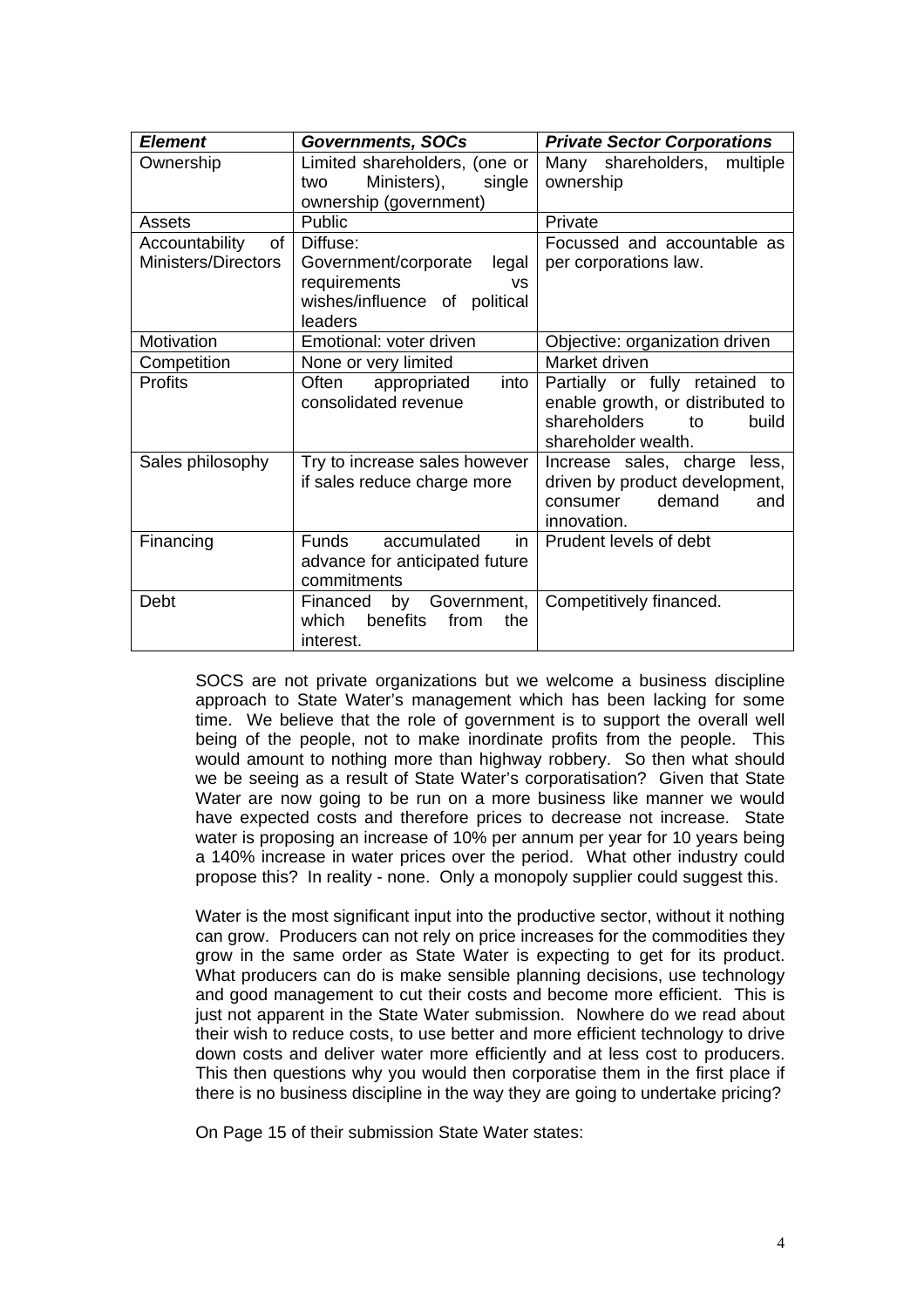*Reductions in water for consumptive use will reduce State Water's income from water user customers, while State Water's costs will not decrease ….. If the volume of water delivered decreases by 3%, water charges per unit of entitlement and per unit of water delivered must either be recovered from the beneficiary of the 3% or, fixed and usage charges must rise by an appropriate proportion.*

And on page 16 we read:

*…that a reduction in the water entitlement base of 2% resulting from transfer of water to the non-chargeable environmental licences should cause an automatic or progressive adjustment of per-unit prices within the relevant valley, to maintain the revenue base.* 

Here we see how blatantly State Water has no regard for its role as a monopoly provider. State Water is not adverse to increasing prices merely to keep its income at present levels. There is no thought to "cutting your cloth to fit your table".

# **RECOMMENDATIONS**

- **That State Water Pricing be undertaken in line with the principles stated in 2.3**
- **When revenue to State Water decreases State Water first look to shed costs. Price increases are to be viewed as a last resort.**

# **3.2 DELIVERY OF ENVIRONMENTAL WATER**

State Water undertakes the delivery of environmental water for governments. In their submission State Water are signalling that they may not be paid for the delivery of this water. More water for the environment will mean less water for producers and therefore les revenue for State Water. The government should pay for the delivery of environmental water. This should also include costs of storage and delivery. Further these costs should be in proportion to the amount of irrigation water delivered. So for instance if the total resource consisted of 65% environmental water and 35% irrigation water then the government should pay 65% of the costs involved in the delivery of that water.

This would meet the COAG principle which states:

*The full cost of providing water services to specific beneficiaries or impactors should be recovered through charges to those parties.* 

There needs to be transparency in the amount and timeliness of delivery of environmental water. Both Irrigators and environmental groups agree on this. Both want to see the maximum efficiency and benefits in the delivery and use of environmental water. The cost of this is not something which should be paid for or subsidised by irrigators alone. The government has an obligation to deliver this water and should therefore pay its share of the costs of delivery.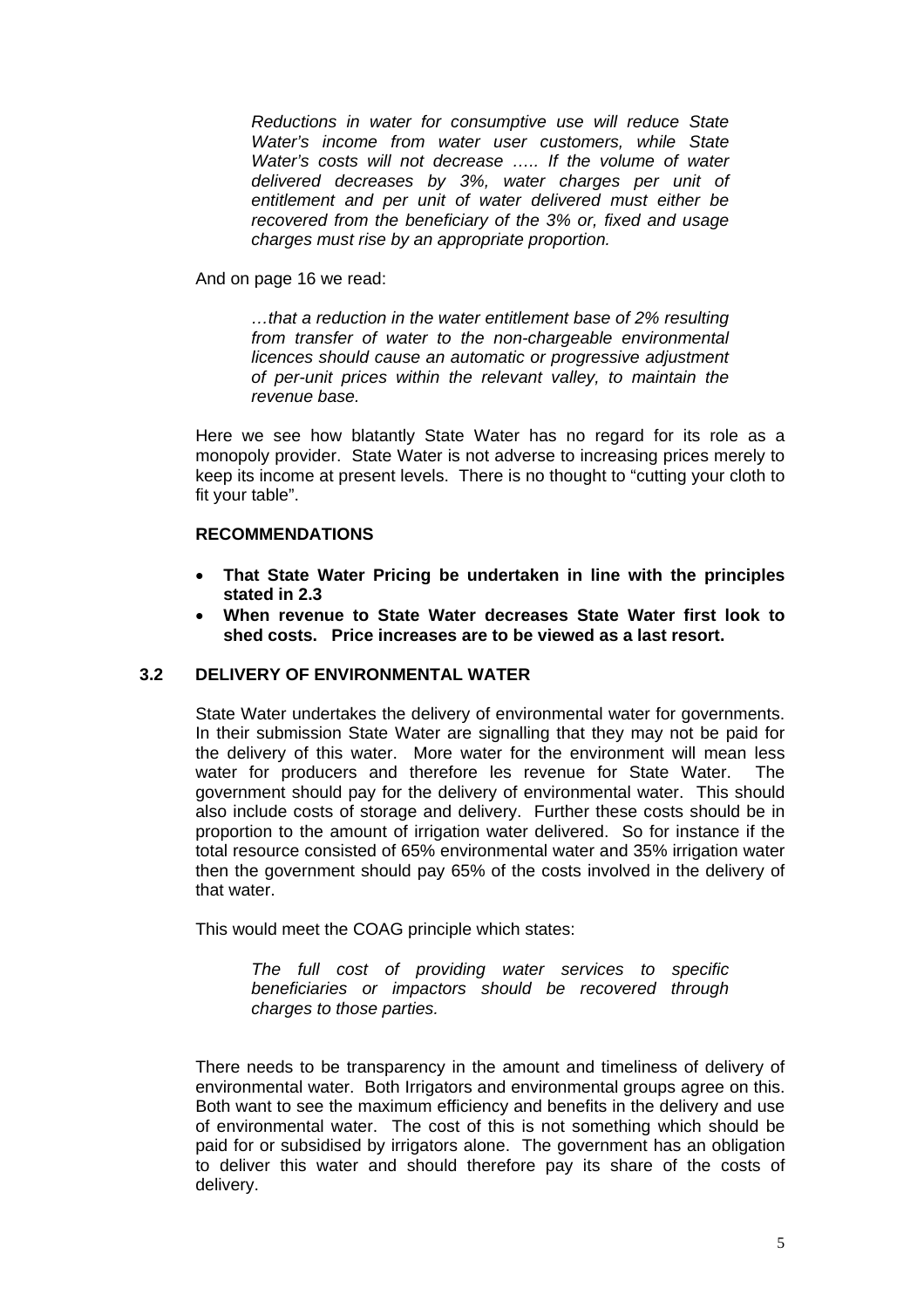#### **RECOMMENDATION**

**That the government pay the costs of delivery of environmental water and that those costs be calculated on a proportion of the total water resource delivered.** 

## **3.3 THE BUILDING BLOCK APPROACH**

State Water's submission gives us a lot of detail about using either the Annuity Approach or the Building Block Approach (Regulated Asset Base - RAB) as a basis for asset replacement and refurbishment. State Water are concerned that with the write down of their assets pre 1997 to zero this does not give them a significant enough asset base on which to generate revenue for the ongoing maintenance and upkeep of their assets. Further they are concerned that the \$75 million asset value they now have will not meet the requirement to provide an appropriate return on public sector assets.

We believe that the \$75 million should be the level at which a return for the shareholders is calculated. IPART in their wisdom found:

*That government investment prior to 1997 was sunk costs – "this was consistent with the view that much of the infrastructure was constructed for non-commercial objectives and a commercial return on this historical expenditure was therefore not justified"*.

If a commercial return was not justified then, we would contend that a commercial return is not justified now.

Frontier Economics undertook a review of Pricing Policies for Goulburn Murray Water<sup>[2](#page-7-0)</sup>. They stated at paragraphs 48 and 49:

*Although we conclude that the RAB approach is preferable since it establishes a better incentive environment for promoting the long-term interests of customers, the move to a RAB approach would have significant implications for customers and for G-MW. The main issue is whether customers would prefer on balance to pay a relative constant amount each year, recognising the deficiencies of the approach in terms of uncertainty, business performance and accountability, or move to a RAB approach on the understanding that it is likely that the capital charge profile will rise over time, but only after the expenditure has taken place.*

*The 'rate protest' by irrigators in 1991 clearly illustrates customer sensitivity to rising prices. A question is whether the price increases that would occur under a RAB approach, and under the watchful eye of the economic regulator, would attract similar ire. We expect that customers will be more inclined to accept price increases if a clear link is established between prices and the need to meet service requirements, particularly in the knowledge that the regulator had scrutinised the*

<span id="page-7-0"></span> $2$  Available on the Goulburn Murray Water Website.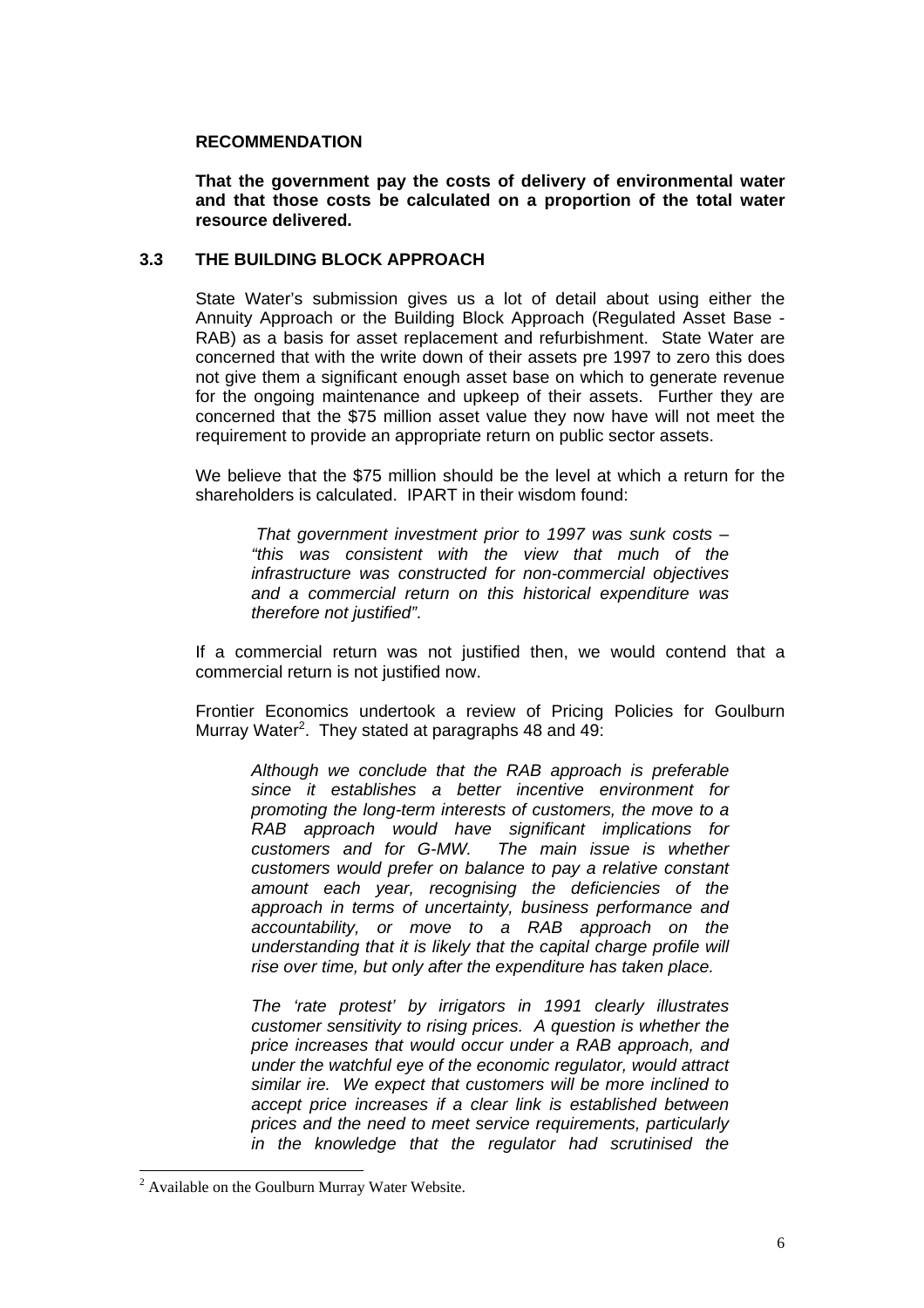*associated costs before allowing the expenditure to be included in the RAB.*

The problem that we have had for some time is the lack of a clear link and the need to meet service requirements. We would be happy to pay for service requirements but the reality is this does not happen.

State Water is asking that an initial RAB value be assigned which is commensurate with the revenue and the costs required. They are suggesting a figure of some \$300 million which is significantly below the replacement value of approximately \$2.3 billion. Of the \$300 million, State Water proposes to allocate \$105 million to bulk water customers for pricing purposes with the balance of \$195 million being allocated to Government. This would provide them with the necessary revenues to undertake asset management.

It has been a well known fact that the State Government has not given State Water the necessary funds to maintain its assets. This has been happening over a long period of time. State Water indicates that it has not received required funding to complete its maintenance program for the three years of the most recent pricing determination. The government should give State Water a cheque for the amount it was supposed to. State Water should not be required to explain or make submissions for this funding. When the Irrigation areas were privatised (or put into local ownership) there was recognition that government investment in their infrastructure had been lacking and all received government funding to bring the condition of their assets up to standard. We believe that this should happen with State Water. The government should fund the upgrade of all pre 1997 assets to meet necessary asset maintenance standards. If this occurred then a RAB of \$75 million is not out of the question. This will be enough to generate the necessary revenue to maintain the assets.

#### **RECOMMENDATION**

#### **That the State Government provide funding to State Water to upgrade all pre 1997 assets to meet necessary asset maintenance standards.**

State Water also provides some information on dam safety. We agree it is imperative that dams meet the necessary safety requirements and are maintained in accordance with that. We note however that the NSW Dam Safety Committee (DSC) has produced draft guidelines which incorporate a risk management approach to dam safety. We are unsure if this will affect the way in which dam upgrade and maintenance expenditure occurs. For instance if the risk profile changes will that mean less expenditure in some cases. We believe that a thorough review of dam expenditure in the Total Asset Management Plan (TAMP) should be undertaken if the draft guidelines are accepted. Also State Water gives us no indication if there is any flexibility in the timing of works. Is everything absolutely necessary yesterday or could they be done in 50 years time?

To our mind there are still some fundamental issues to be sorted with regard to its asset management philosophy. There are a number of questions which need to be asked.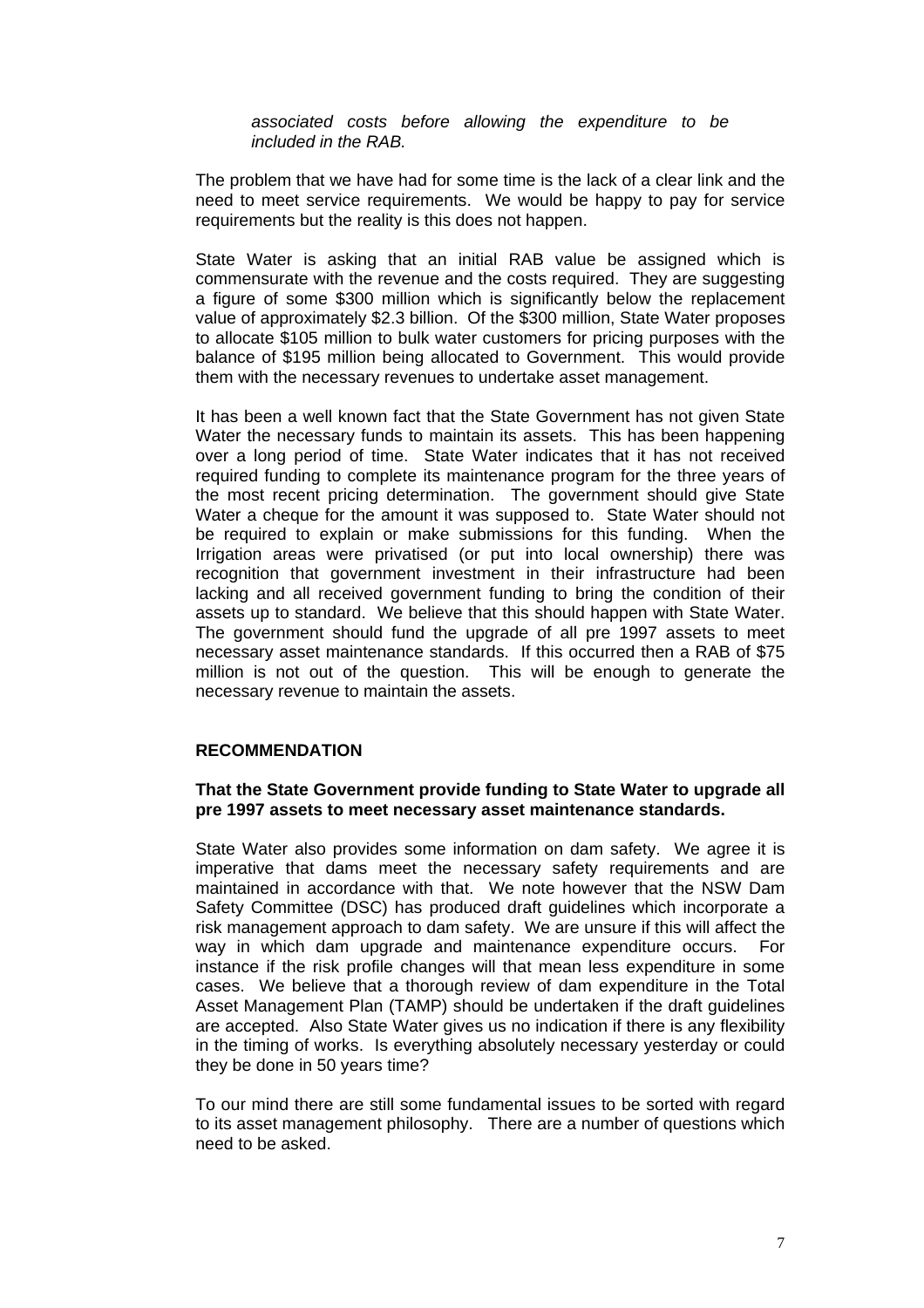- Are all the assets which State Water has on its books needed for delivery of water?
- Should some assets be decommissioned and not maintained?
- Should State Water focus on being an efficient water delivery operator and sub-contract asset management?

There is missing in the pricing submission, any thought of reviewing the level of assets State Water currently own and manage. We get the sense that everything is vital and in fact we will be building and refurbishing even more. Any additions to State Waters assets need to be examined in terms of State Water's ability to raise capital to fund its construction and also its ability to fund the depreciation of that asset into the future. Most businesses realise that the only good asset is one which produces income for the business. We believe that a thorough review of State Water's asset base be undertaken with a view to ensuring it has an asset base which is needed to provide the services it delivers.

## **RECOMMENDATION**

## **That State Water's asset base and resulting TAMP be reviewed to ensure that State Water has the necessary asset base to deliver its services.**

One of the other major issues is that State Water has not managed to spend its capital budgets for the last 3 years. On the one hand they have complained that they did not receive all their funding yet on the other hand is unable to undertake the works they were funded for (albeit at a lower level). This raises bigger concerns about the ability of State Water to indeed undertake the ambitious programme it outlines in its submission. This then begs the question of whether the price path outlined is necessary given its inability to undertake its capital programmes. It may be more prudent for State Water to forecast capital expenditure in line with its past five years' experience. This would be a more realistic basis on which to forecast and therefore set prices. If and when State Water builds its capacity and is able to undertake it programme then this would then be able to be factored in.

We know at a local level that State Water has struggled to undertake works when it promised, has struggled to get competent staff, and the competent staff it has got are greatly over worked. I have no doubt this is exacerbated by the locations of State Water offices and this makes it all the more critical that State Water look at other alternatives for provision of art engineering and asset management services.

#### **RECOMMENDATION**

**That State Water pursues alternatives for the provision of engineering and asset management services.** 

# **3.4 ENVIRONMENTAL COMPLIANCE COSTS**

We strongly object to the notion that if works are undertaken voluntarily, for desirable environmental outcomes, but not triggered by a compliance requirement that State Water would treat this as any other asset, whereby the operating and maintenance costs as well as remaining lifecycle costs would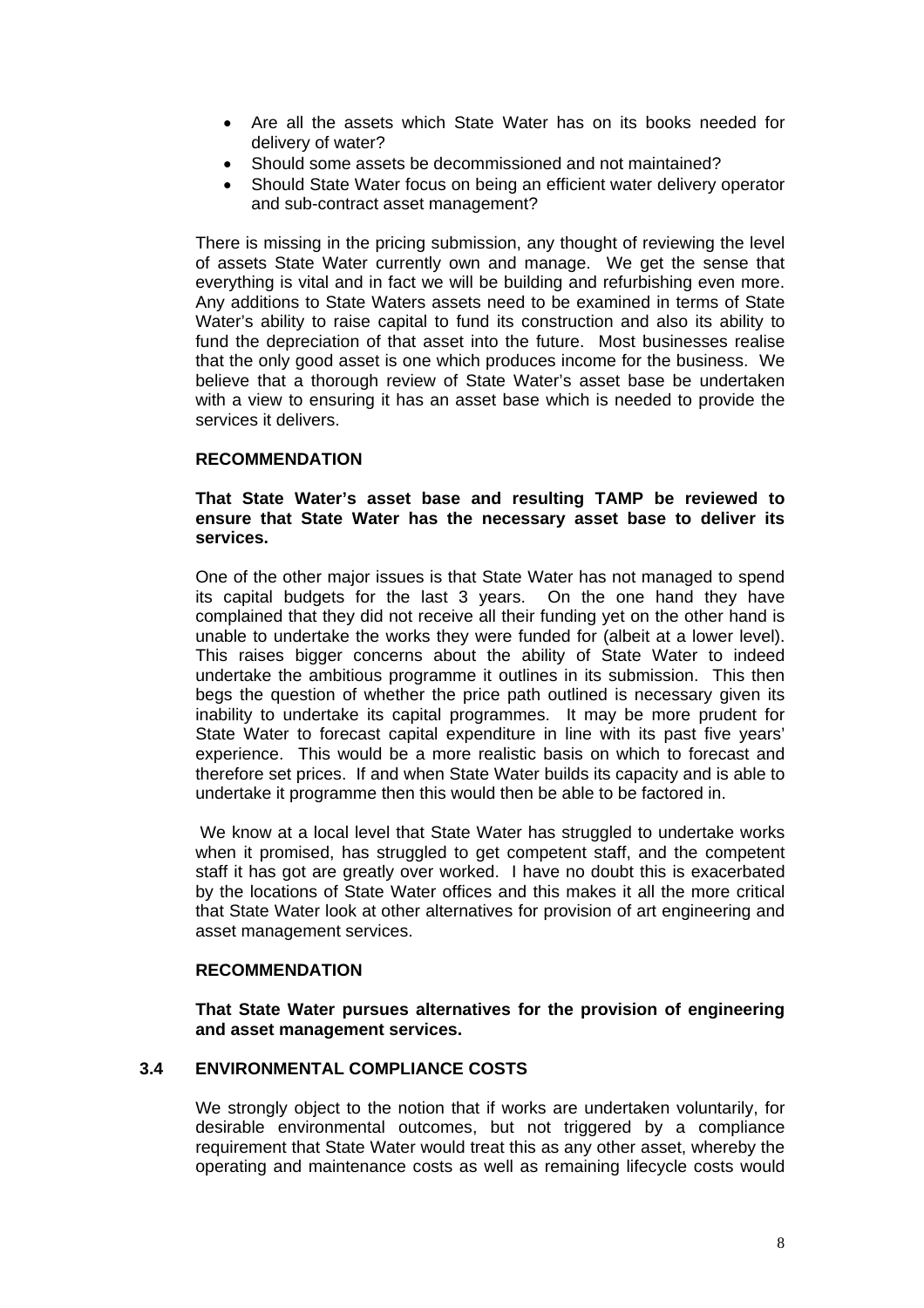be borne by the water users. We should only be paying for those works essential to deliver services to irrigators. If a third party (including the government) wishes to undertake work then they should pay for this as well as the operating and maintenance costs and remaining lifecycle costs.

## **RECOMMENDATION**

**That irrigators do not pay for works that are not triggered by a compliance requirement. These costs including operating, maintenance as well as remaining lifecycle costs be borne by the party requesting the work.**

Again this also calls into question the rigour in which State Water manages its balance sheet i.e. its assets. If the asset is superfluous to State Water's business then it should not have it and further the government should not be seeking a return on that asset.

# **3.5 COST OF HYDROMETRIC / HYDROGRAPHIC SERVICES**

State Water is suggesting that of the 818 gauging stations that only 399 are required for their operations. State Water should only pay for the stations it needs to run its business. If the stations are integral and vital to the business of State Water then these services should be transferred to State Water. However we would only support this if the information was readily available to irrigators. We do not want to find ourselves in the position of paying once for the information to be collected and then paying again to get information when we need it.

Given that in the DIPNR Submission they want irrigators to pay 100% for information collection/management we need to be assured that this is not a 'double dip' on behalf of the government.

#### **RECOMMENDATION**

- **That State Water only pays for the number of hydrometric and hydrographical services it needs to undertake its business.**
- **That IPART ensure that the cost of Hydrometric / hydrographical services is not being charged for twice through State Water and through DIPNR.**

# **3.6 HIGH SECURITY AND GENERAL SECURITY CHARGES**

We agree with State Water that there should be no cross subsidies between high and general security charges. Where water is held for a period of two years this is necessarily more expensive to manage and this should be reflected in the price only if this has not been factored into the WSP conversion rate.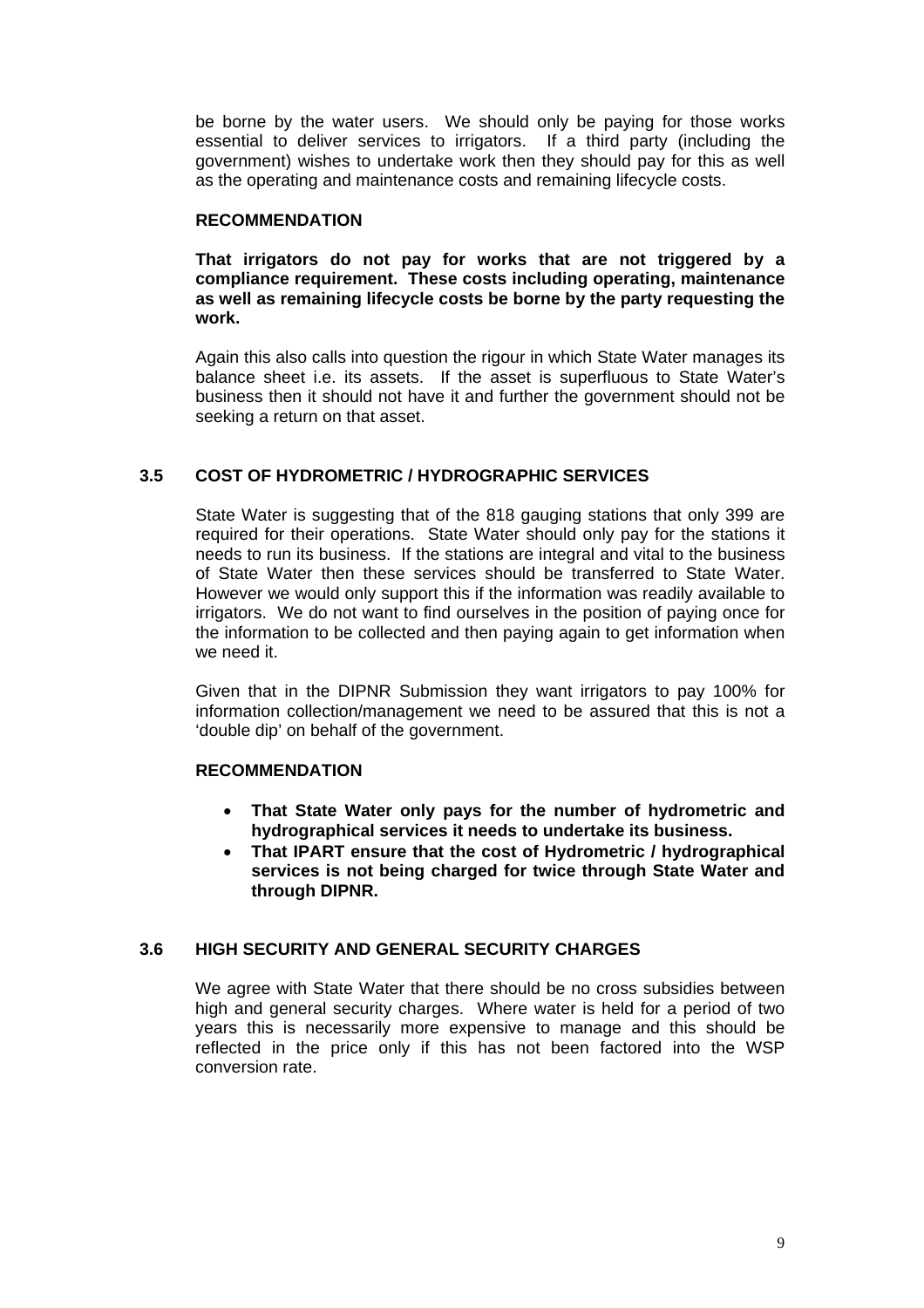## **RECOMMENDATION**

**That the price for high security water be set at the general security price multiplied by the high security access premium in the water sharing plan multiplied by the number of years State Water is required to store water for HS users. (For the Murrumbidgee Valley this is 1.1)** 

## **3.7 ENTITLEMENT AND USAGE CHARGES IN REGULATED RIVERS**

State Water argues that most of its costs are fixed in nature and that there should be a standardized ratio applied across the state of 60:40 entitlement to usage (variable) costs in order to reduce financial volatility through droughts and low water use periods. This again is a monopoly provider at work. In all businesses, when there is a low period, decisions have to be made about cutting costs. If State Government is to become more business like then we expect that at times it will have to take some hard decisions about reducing costs be they fixed or variable. State Water makes an underlying assumption that it is already as efficient as it can possibly be. If this was so the government would have no need to corporatize it. While we sympathise with State Water wanting to retain good staff, our members are faced with this dilemma on an almost daily basis. For the last three years we have seen the worst drought in living history with many producers having to reduce costs. We expect the same discipline to apply to State Water. State Water must address financial volatility in times of low water availability and this does not simply mean increasing the ratio of its costs between fixed and variable components. A fairer way of deciding what the ratio should be may be to weight it according to the average availability of water. That is the lower the average availability, the higher the use charge should be in relation to the entitlement charge.

#### **RECOMMENDATION**

**That the ratios between fixed and variable charges be based on the weighting according to the average availability of water.** 

# **3.8 WHOLESALE DISCOUNTS**

We support the review of wholesale discounts to irrigation companies. Where irrigation companies provide services to State Water then this should be done on a fee for service basis. If discounts are kept we would also be in favour of large corporate users having access to a discount.

However given that State Water argues that private irrigators (river pumpers) have been subsidising the companies to the tune of \$2 million per annum we look forward to receiving our rebate cheques.

On a more serious note, given that the Murrumbidgee is already at or close to full cost recovery and we are presuming that the price of water will decrease to private irrigators if discounts are discontinued.

# **RECOMMENDATION**

**That the price of bulk water to private irrigators be decreased in line with the dropping of bulk water discounts to irrigation companies.**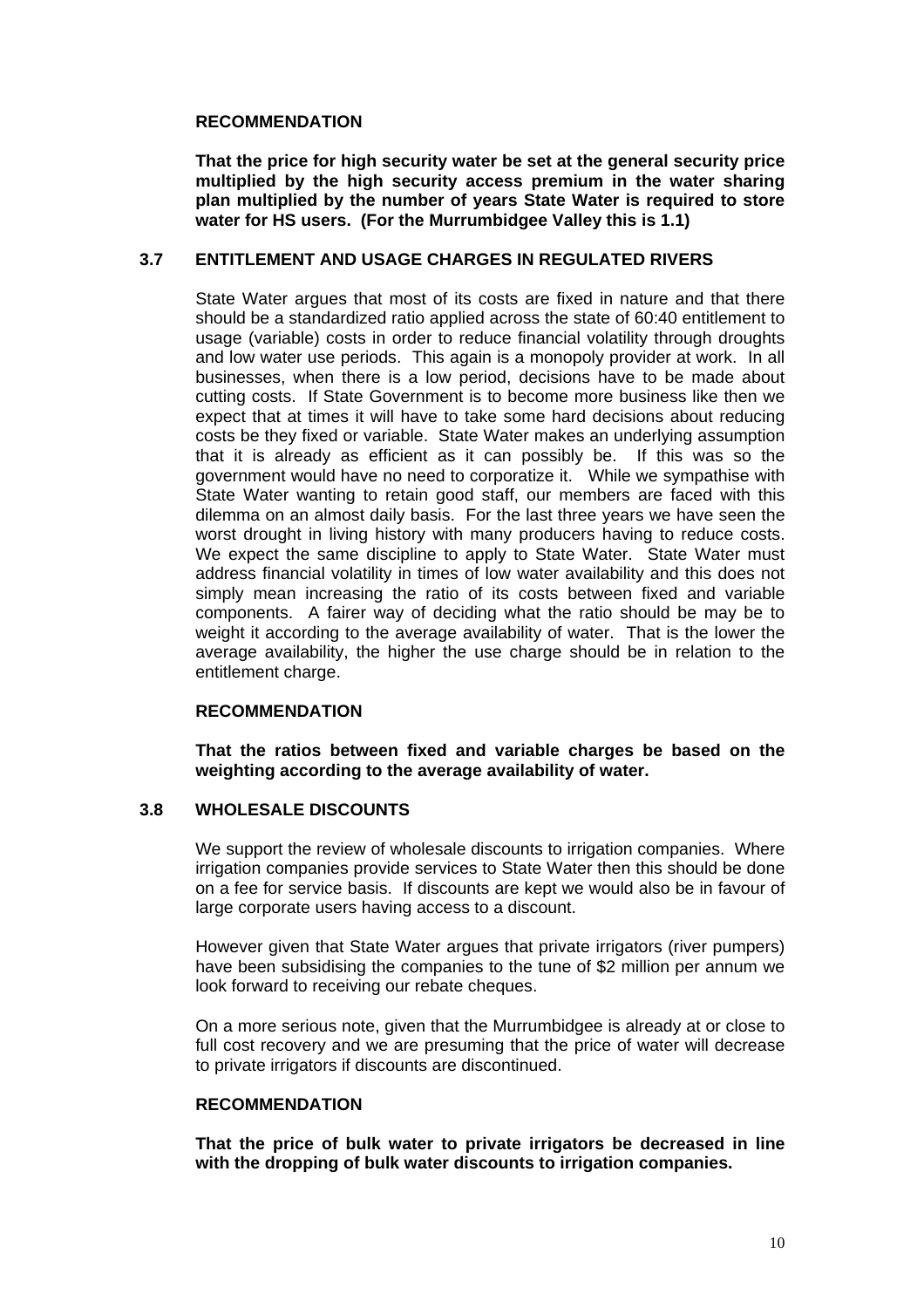## **3.9 PRICE PATH TO FULL COST RECOVERY**

State Water outlines its price path to full cost recovery. We again argue that this is in isolation to any attempt to run State Water on a more business like footing and therefore be looking at ways to reduce the cost of business. This section should be entitled **"How State Water can keep the same revenue level and provide you with better services"**. For valleys that are already at or near full cost recovery, our prices should not be going up. In fact they should be decreasing. State Water needs to be rigorously looking at its business to see where it might decrease costs, become more efficient and not just look at how it is going to put up its prices. As previously stated no private sector business could get away with increasing its prices 10% per annum for 10 years. Customers would simply deal with someone else. The point in fact is that State Water is a monopoly masquerading as a corporation.

#### **RECOMMENDATION**

**That State Water review its business with a view to reducing costs and becoming more efficient.**

# **3.10 IMPLICATIONS OF CORPORATISATION**

Again we make the point that Corporatisation is meant to make State Water more efficient not less efficient. State Water is required to operate under an onerous operating licence and this requires several different cross checks on State Water. A private sector public company has to satisfy an external audit and also reports to shareholders annually. State Water on the other hand is required to report to a myriad of different Government scrutineers including Treasury, IPART, DIPNR, DEC as well as its customers. This then loads costs on to State Water which in turn is passed on to customers.

A further implication of corporatisation has been the on-going under funding of State Water over a long period of time. Irrigators are now being asked to pay twice having already paid water charges for which work was not carried out. IPART need to undertake a review of this under-funding and the government should fund the shortfall needed to ensure its assets meet compliance standards.

# **3.11 APPLICATION OF COST REFLECTIVITY**

The Tribunal issues paper raised the question of state-wide versus valley prices, which could result in a move away from reflecting all costs at valley level. We believe that costs should be assigned on a valley by valley basis and there should be no cross subsidisation of costs between valleys. As previously stated we do not agree that State Water is a 100% fixed cost business. This is simply ludicrous. We question State Water's logic in seeking to achieve undefined water conservation outcomes as part of its justification for setting the ratio between fixed and variable costs. We are assuming that State Water is referring to demand pricing or pricing to achieve water conservation. This introduces an externality into water pricing that is neither transparent nor able to be justified regarding a defined ratio between fixed and variable costs. We have suggested that the proportion of fixed and variable charges should reflect the valley's average water availability so that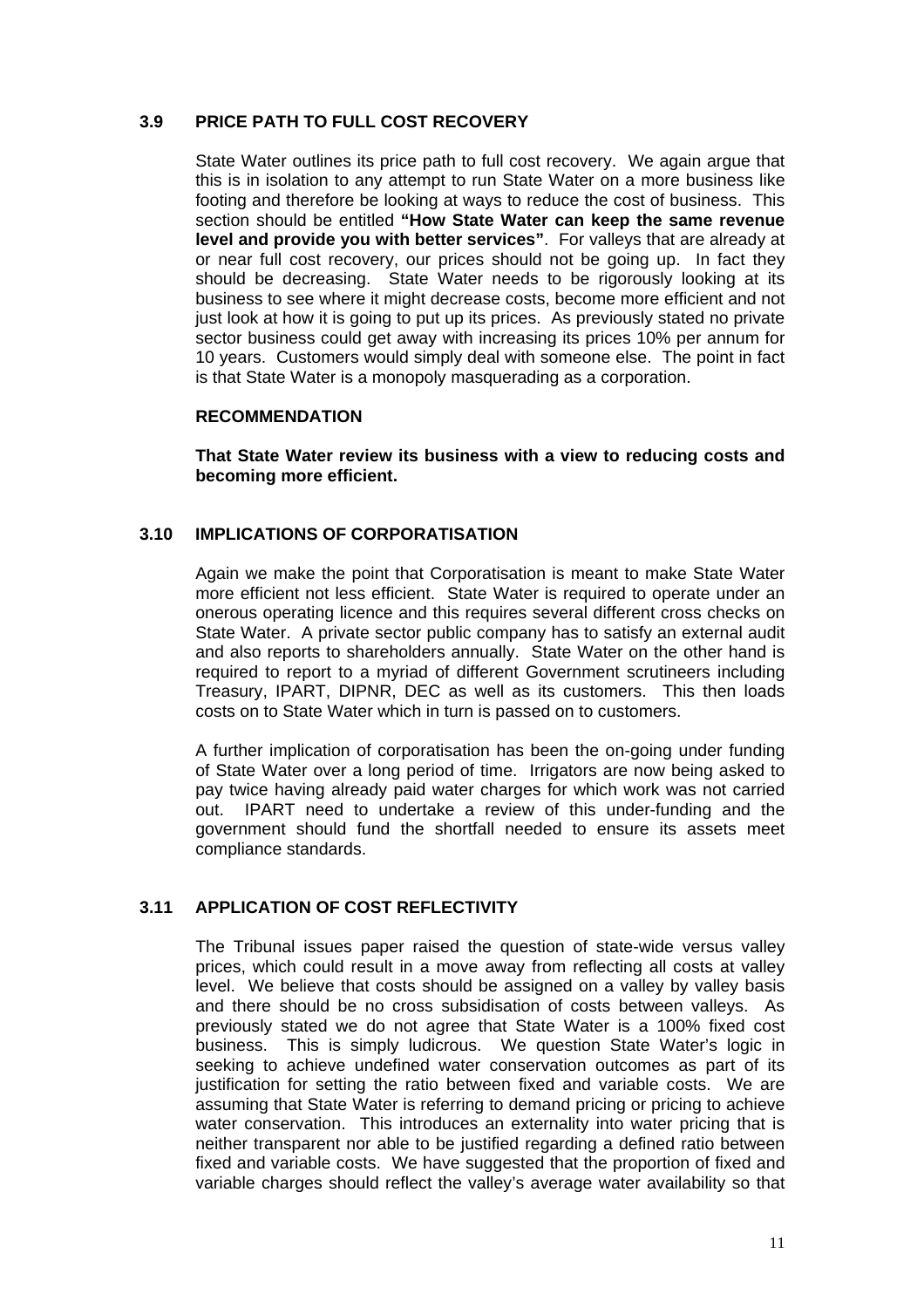the lower the security of supply, the lower the entitlement charges in proportion to the variable user charge.

# **3.12 STOCK AND DOMESTIC WATER ACCESS**

State Water comments that it receives no specific payment for stock and domestic water. We believe that in line with the National Water Initiative, full cost recovery for all rural surface and groundwater based systems needs to occur. They also recognized that there will be some small community services that will never be economically viable but need to be maintained to meet social and public health obligations. If stock and domestic supplies are not viable then this should be transparent and the government should pay for those services. Irrigators should not be subsidising stock and domestic water access. Stock and Domestic users should be classified as a customer of State Water.

## **3.13 FISH PASSAGE**

We are in favour of the development of a strategic framework to look at cost effective methods to improve fish passage. However, our dealings to date with Fisheries has led us to believe that they are more interested in forcing State Water and irrigators to build expensive fish passage contraptions which may or may not work instead of looking at cheap and effective alternatives. We have on a number of occasions met with NSW Fisheries staff who have agreed with some of our suggestions only then to have head office disagree. A strategic approach is needed but one which looks at all possibilities for delivering efficient and effective fish passage. We do not want to put in and pay for expensive fish passages which do not actually enable fish passage (as we have seen in some rivers).

#### **3.14 YANCO CREEK AND TRIBUTARIES ADVISORY COUNCIL SUBMISSION**

The Yanco Creek and Advisory Council are a constituent group of the Murrumbidgee Private Irrigators. We support their submission on the increases suggested for the Murrumbidgee Valley to fund works required as part of their natural resource management plan.

# **4 DIPNR SUBMISSION**

As previously stated we are dismayed at the way in which DIPNR has handled the whole IPART process. Its submission was 105 days late and its submission is only interim with a medium term price path to be presented in September. We will then be in the position of having to respond again. This makes a mockery of the process and is a case of the tail wagging the dog. This calls into question the independence of IPART.

We are also dismayed at the lack of detailed information the submission contains and also the lack of intellectual rigour which is evident. While we are aware that the natural resource management area has had a substantial reorganization in the last 18 months, the IPART timetable has been known to government and the Department should have factored this into its activities. DIPNR's approach allows no certainty for producers and shows our industry how little DIPNR is 'in tune' with the commercial realities our members are faced with on a day to day basis. We do not support DIPNR's argument that: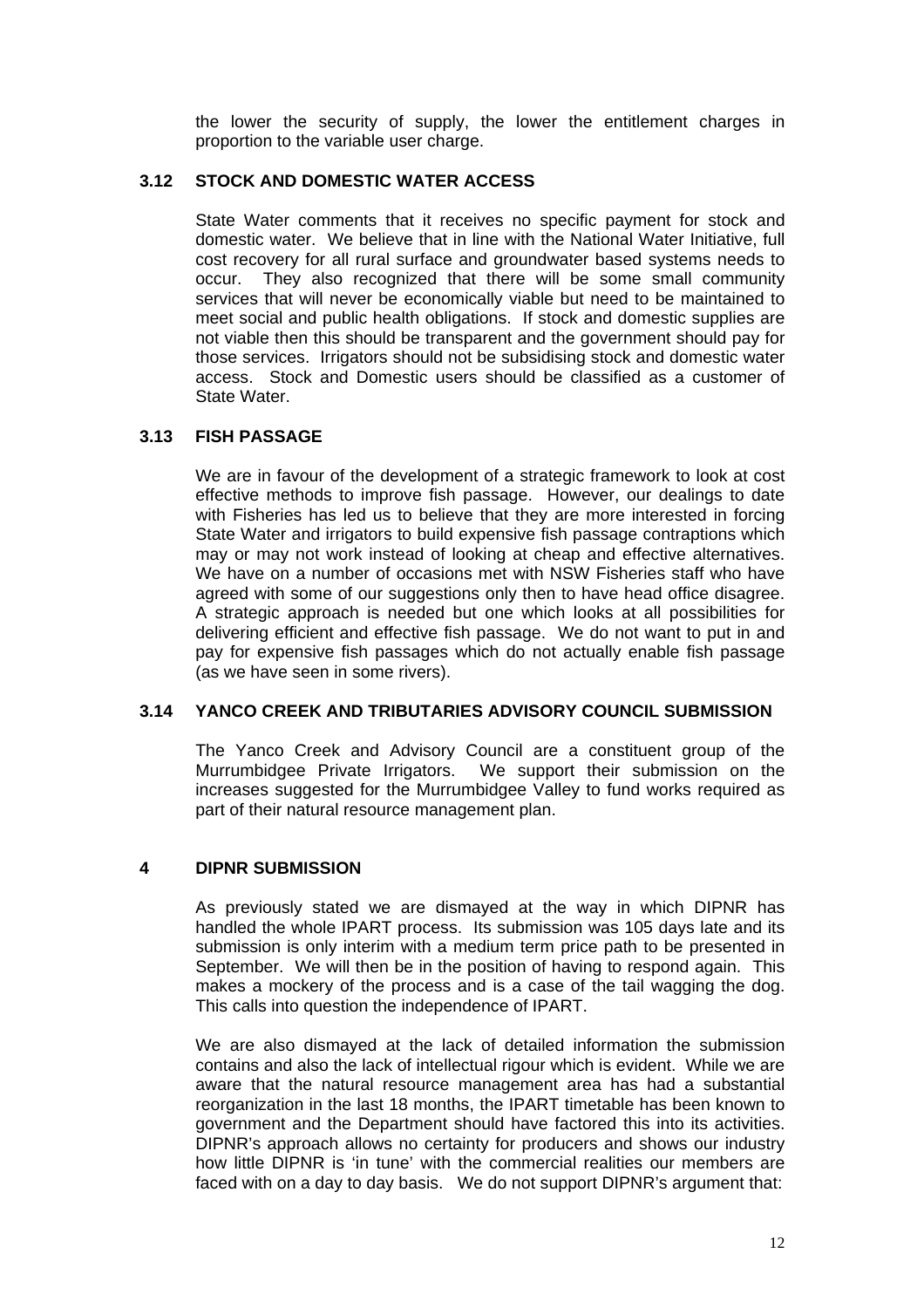*"Given the 'bedding down' of recent changes in water management in NSW, DIPNR believes it is appropriate for IPART to determine an interim WRM pricing regime apply from 1 July 2005."*

DIPNR have been heavily involved in all aspects of the government's reform programme – the IPART process has just not been a priority for them.

#### **4.1 WRM SERVICES UNDERTAKEN BY DIPNR**

In the IPART Issues Paper, WRM is described as

*Activities (that) arise out of the need to manage a resource that is being consumed be a wide range of user groups …(with) the overriding aim of …ensuring the long term sustainability of the resource which will allow continued water extraction while maintaining the health of the natural ecosystem.* 

DIPNR then goes on to describe in some detail the products and services it provides to undertake WRM. These are:

- Water databases
- Water information products
- Water allocation strategies and policies
- Water licensing
- Groundwater management strategies
- Flood operations
- River quality / flow reforms
- Blue-Green algae and wetland strategies
- Bacterial, chemical and other regional plans
- Water industry strategies

DIPNR then states that:

*"The majority of WRM activities undertaken by DIPNR arise directly from the provision and use of water services. In the absence of water extraction/use, and its management and regulation through licensing and compliance activities, DIPNR's WRM costs would be minimal."*

We fundamentally disagree with this statement. This begs the question of "what is the role of Government? Is it not to regulate and manage resources on behalf of the wider community? If we are moving to impactor pays who are the impactors?

We are fundamentally opposed to DIPNR including any regulatory activities in its pricing submission. This is because regulation is the sole domain of government, which it undertakes on behalf of the whole community – not just a single group of constituents. We also believe that policy development, plans and strategies to manage the State's water resources are the genuine role of government and must be fully funded from the resources of the state. This is the case in most western countries.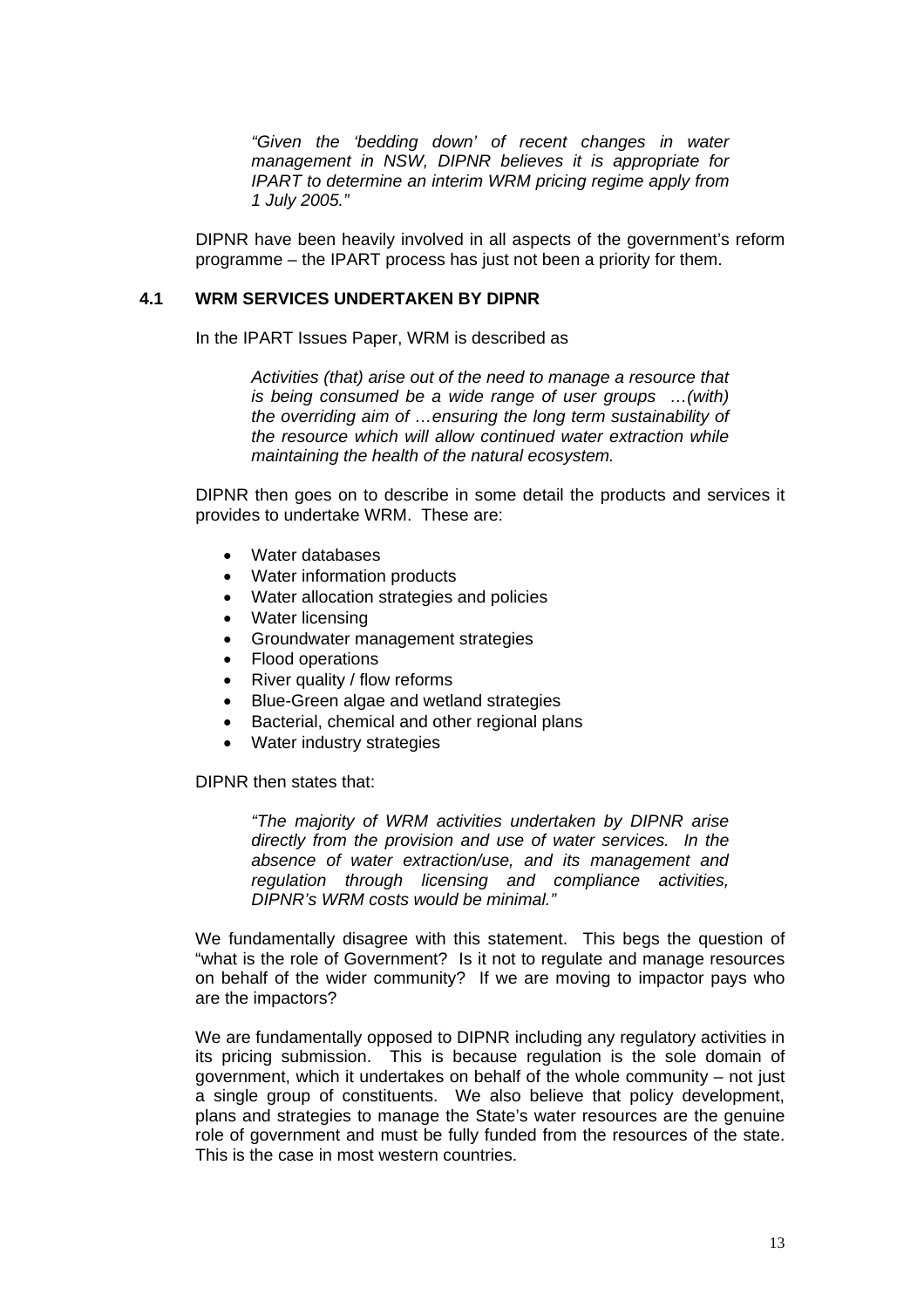Irrigators are being expected to meet 100% of these costs and yet DIPNR states that the resource is being consumed by a wide range of user groups. Why then is DIPNR hell bent on only pursuing one group to pay for these costs? The City of Canberra has been known to discharge untreated sewage into the Murrumbidgee – are they being charged? What about all the businesses who rely on the river to support their tourism businesses? What about other businesses such as the timber industry are they being asked to pay? The simple answer is that DIPNR has a mechanism to charge irrigators via water accounts. This is lazy and poor quality thinking and policy development.

We also note that DIPNR did not provide a detailed review of costing information, involving verification and reallocation of costs at sub-product level for the purpose of applying cost shares to establish water user costs for this submission. Where is the accountability? We understand that this will be available for the medium term pricing submission however this should have been provided for this submission. How are we supposed to be able to make informed comment if the information is not available?

We have little confidence in the legitimacy of DIPNR's current prices based on the lack of information provided in their submission. We also doubt whether they have the adequate capability to meet service provision requirements. We also note that DIPNR will make legislative amendments to increase the 2003/04 bulk water charges by 2% from July 1 2004 in order to maintain prices in real terms. Pricing is used very loosely in this context, what DIPNR are doing is allocating costs with no accountability. We believe that IPART should be concerned as we assume that DIPNR is proceeding without an IPART recommendation. DIPNR have failed to meet the requirements of IPART and COAG with this submission and we are being left with a take it or leave it attitude –

*We'll just take the last determination's prices and simply add inflation*.

# **RECOMMENDATION**

- **That Regulatory and WRM charges be fully met by the state as this is the role of government.**
- **In the case that IPART rule that WRM charges should be paid by impactors IPART requires DIPNR to assess the full range of users and how they might charge them for WRM costs.**
- **That IPART not grant DIPNR any increases in WRM charges.**

# **4.2 ACCOUNTABILITY FOR PRODUCTS AND SERVICES**

We note that DIPNR provides a number of products and services towards meeting its WRM responsibilities. The question we would ask is "why then is it so difficult to get meaningful information"

We have a number of members who are groundwater pumpers and they are likely to be affected by groundwater reform. The NSW government has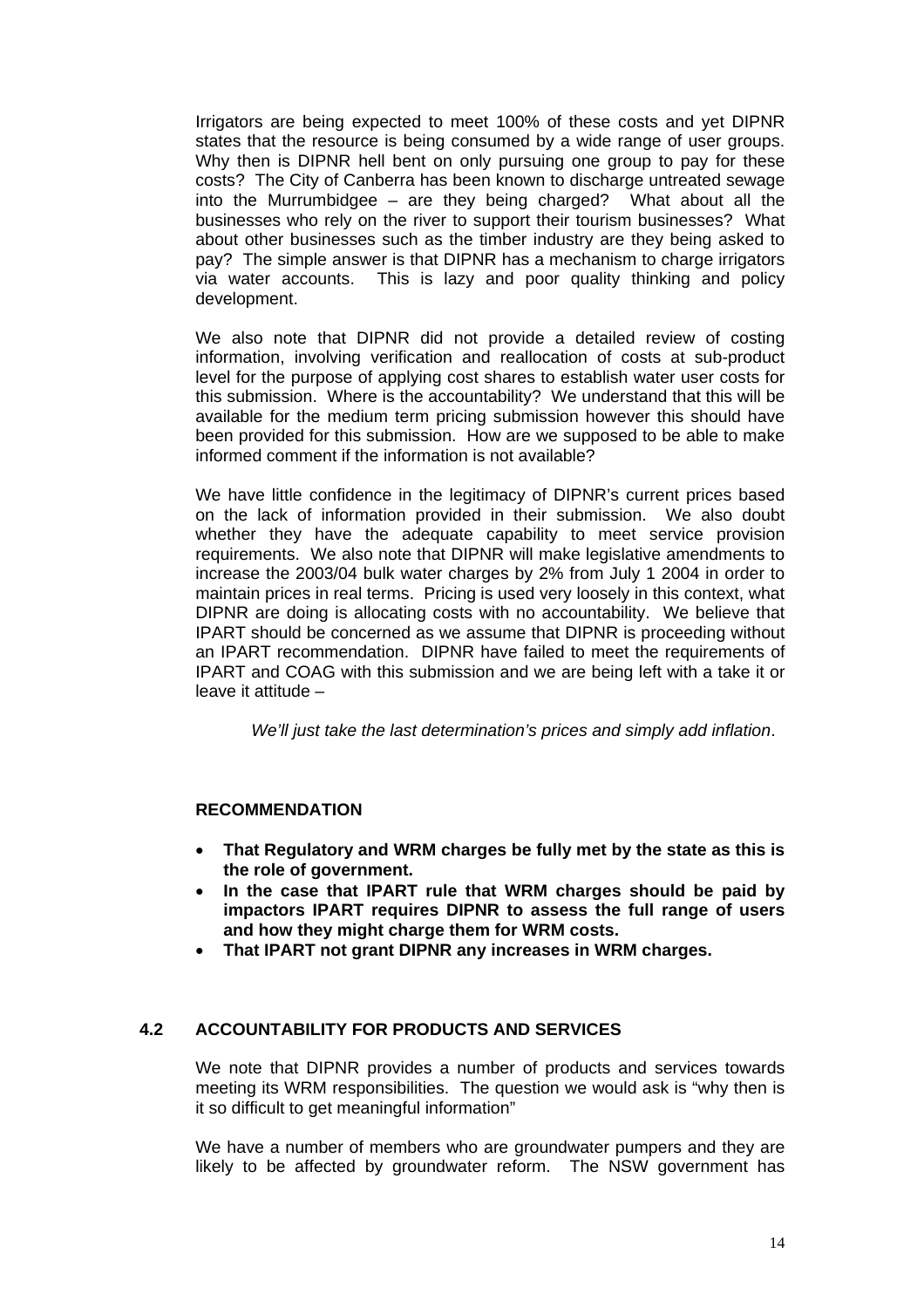proposed a reform package on the basis of history of use. To enable DIPNR's methodology to be applied to each individual, a detailed analysis of each groundwater pumpers' history of use is required. Irrigators have been charged for the collection and management of this information yet DIPNR was not able to provide this analysis saying that the details are either not available or incomplete. DIPNR is then expecting irrigators to make a decision on whether or not they should take what the government is offering, yet both pumpers and the government do not know or can not demonstrate what the effect is. Is this the way we want to be running the State? This is truly frightening if DIPNR purports to be collecting information to enable it to provide robust policy advice to its minister, to be well informed and to be able to show how the policy will affect people and when the information is really needed, is unable to supply it. The corollary to this is that we have a number of members who could give the daily and monthly levels of their bores and the amount of water they have pumped for the last 20 years. Perhaps we could enter into a contract with DIPNR to provide that information for them?

We believe that it is essential that information is able to be provided on a valley by valley basis. Again DIPNR provides no information in this regard even though IPART in the 2001 determination noted that more work had to be completed in this area. Valley accounting enables groups like ourselves to be able to monitor WRM activities occurring and may enable us to better target our resources with regard to the WRM activities we undertake.

We are also unhappy that DIPNR are asking for a lump sum of \$45 million and there is no allocation of this cost against those individual products and services. We are then unable to ask for accountability in the spending of the money or be able to make comments on the priorities of the level of resourcing for those activities. Government departments are notorious for wanting big buckets of money for which there is minimal accountability. What we seek is accountability that the application of funds DIPNR has received for the collection and management of data and information is being used for that purpose and that the information industry and the government requires to deliver robust policy development and analysis is able to be provided. We would expect IPART to regulate this on our behalf.

#### **RECOMMENDATION**

- **That IPART undertake and audit of DIPNR'S databases and information management to ensure that they are capable of providing information required to manage the State's natural resources.**
- **As part of the audit, IPART to determine whether or not irrigators are receiving value for money**.
- **That as a matter of urgency, DIPNR be required to place a budget for each product and service it undertakes for WRM and that it does the same on a valley by valley basis**.

# **4.3 WRM COSTS**

DIPNR refers to its 2003/04 costs as indicative rather than actual in this section and provides some justification as to why it has not undertaken a detailed review of costing information. The end of the financial year was on 30 June 2003 and it is now March 2004. We can not imagine that Treasury